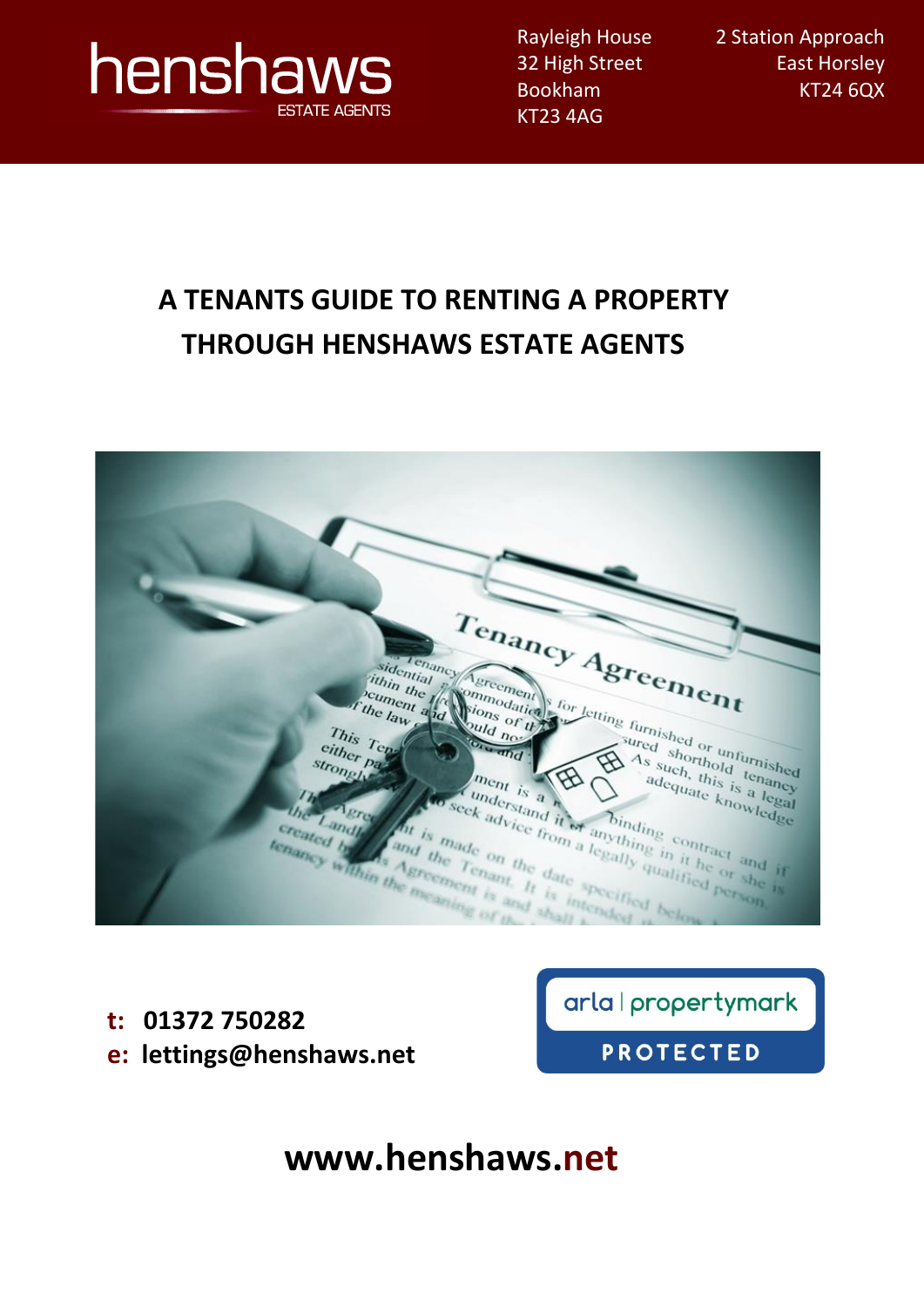When you agree to rent a property through Henshaws there are certain procedures, some legal to comply with. The information contained in this guide is designed to help you through the process of renting a property, your legal rights and a list of all fees you will be liable for in addition to the rent you pay. On the  $1<sup>st</sup>$  June 2019 new legislation came into effect whereby estate and letting agents like ourselves are not able to charge prospective tenants for the administration expenses involved in the setting up of a new tenancy. There are nevertheless a few areas where charges are made and a detailed list is shown at the bottom of this guide. We have tried to make this guide as simple and as straightforward as possible, however if there are any aspects you would like clarification on please contact one of our helpful staff who will be happy to run through anything that concerns you or which you don't understand.

Once you have decided upon a property and an acceptable offer has been agreed, the initial process will begin. Initially and in order to secure a proposed tenancy a 'holding' deposit will be taken subject to references. The amount of deposit will be a maximum of one week's rent and will go towards the first month's rent at the start of the tenancy. Full details concerning the holding deposit can be found in the fee guide at the bottom of this document.

The next part of the process will be for us to undertake references for each adult living at the property. The reference process will be undertaken through a third party credit reference agency and normally takes 2 – 3 days.

**So the references have come back approved** and it is time for us to prepare the tenancy agreement, which will include the start, end date and length of tenancy; any agreed break clause or the option to renew the agreement. The rent and dilapidations deposit agreed and additional terms which can include the provision for pets, and the responsibility of the garden. We will also advise you if Henshaws or the Landlord will be managing the property throughout the tenancy.

We must also ascertain that you have the legal right to rent a property in the UK under the RIGHT TO RENT ACT 2016; which will include seeing proof of ID (passport) a residents permit, if applicable and if coming from overseas proof of current residency. For money laundering purposes when making the initial payment to cover the rent/dilapidations deposit we will require a copy of the Bank transfer details.

Once the tenancy agreement has been prepared, both you and the landlord will be asked to sign/initial each page of the agreement. We strongly urge you to read through the agreement carefully and if there is any aspect you require clarification on please speak to a member of our staff. You are of course able to take independent advice at your own expense should you wish, however our tenancy agreements comply with propertymark under the auspices of ARLA the governing body that regulates the letting of property in England and Wales.

Before a tenancy can begin we require the first months' rent in advance together with a dilapidations deposit normally equivalent to 5 weeks rent (see fee guide at the bottom of this document) unless otherwise specified. Cleared funds are required before a tenancy can begin and therefore if you are intending to pay the first months' rent and agreed deposit by cheque it is essential that you allow sufficient time for the cheque to clear (normally 7 – 10 working days). A bank transfer is the preferred method of payment and can be made easily and quickly through your clearing bank. The deposit will be registered with the TDS (The Tenancy Deposit Scheme) an independent body approved by ARLA and the government. The deposit will be held in a secure client account, and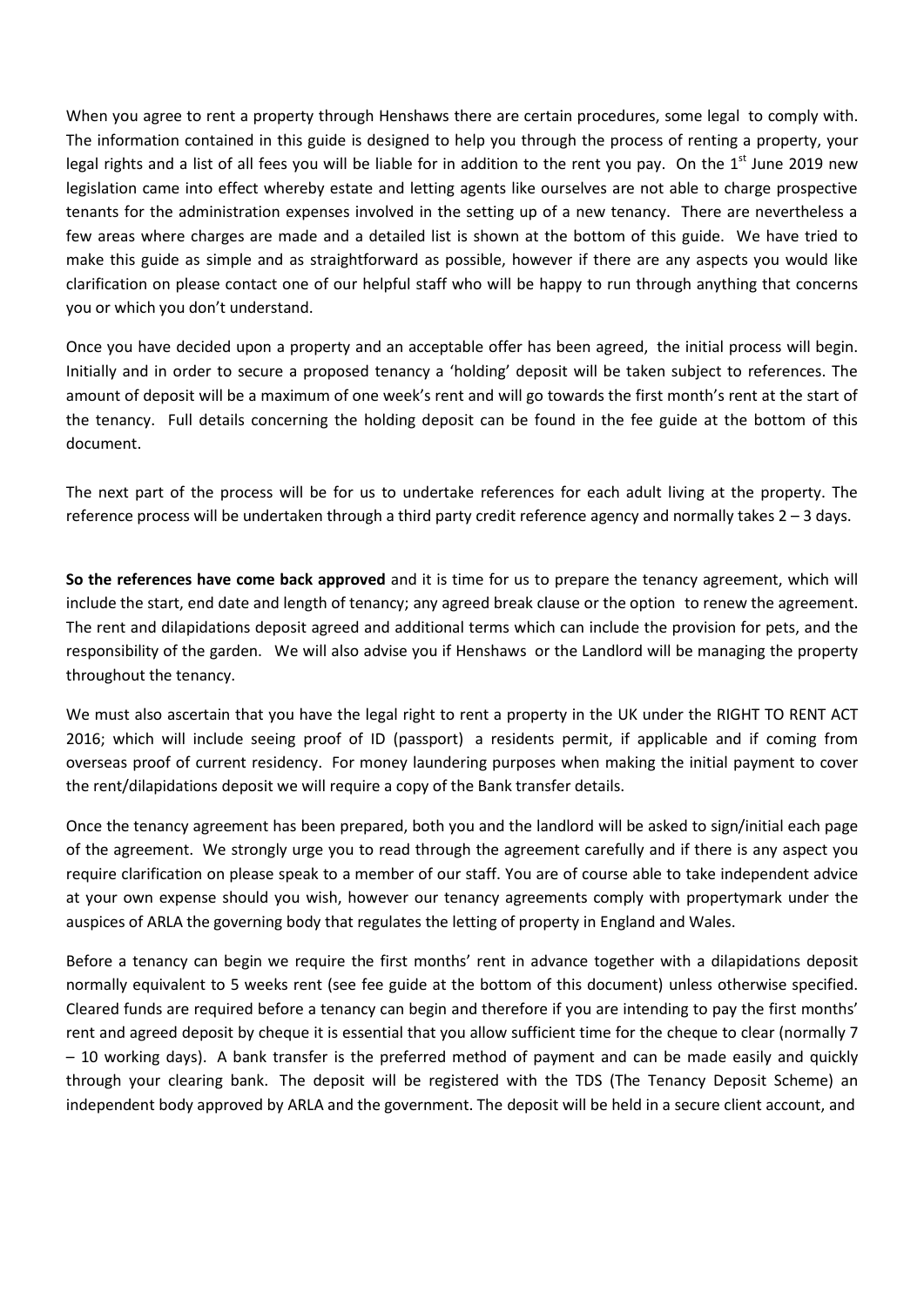will be returned to you in full at the end of the agreement less any agreed dilapidations. If agreement cannot be reached at the end of the tenancy regarding the amount of dilapidations the matter will be referred to the TDS who will provide an independent assessment.

We will require you to set up a standing order for the regular monthly payment of rent. The rent will either come to Henshaws under our Full Management or Let and Rent acceptance service or directly to the Landlord if he manages the property.

**So we're nearly there! -** Prior to the tenancy start an inventory report will be prepared detailing the condition of the property and all items room by room. The Inventory will be carried out by an independent inventory clerk at the landlords' expense. When you move in to the property the same inventory clerk will 'check you in' running through the report and all meter readings will be taken. At the end of the tenancy the Inventory clerk will return, using the same report to compare the condition of the property. We advise that it is in your interest to attend the check out. You will be advised of the utility companies and the local council that serve the property for which you will need to have the accounts put in to your own name.

Our landlords are required to maintain buildings insurance cover on the property together with 3<sup>rd</sup> party liability cover, however we strongly recommend you take out contents insurance cover to protect your personal items and furniture.

**Now you can move in you've got the keys** – Any additional keys cut will be at your own expense, however, you are required to obtain permission, which will not be unreasonably withheld. Any additional keys must be returned to the Landlord or Henshaws at termination of the tenancy.

**So you've moved in and something goes wrong with the house – what happens next? -** If we have been instructed by the landlord our property management team is on hand to help you out. If an emergency happens when our office is closed you will be given telephone numbers for emergency plumbers and the like, however the word emergency is what it says and if the problem can wait 24 hours or so our property manager will be on hand to help you out. In addition our property manager will make six monthly visits to the property to ensure that everything is running smoothly. It is important however that you report any problems to us as soon as they happen rather than let them drift on for a few weeks or longer. If we are not instructed to manage the property you will be given contact numbers of people you can call in the event of something going wrong. All properties have an annual gas safe certificate to cover the gas appliances at the property.

Henshaws will contact you prior to the end of the tenancy, should you wish to renew the tenancy for a further period and if the landlord is agreeable we will renew the tenancy. This could include a small increase in rent which Henshaws will negotiate between yourself and the landlord.

**And finally** we at Henshaws are extremely proud of the service we provide to both our landlords and our tenants. Many tenants who have moved on from the property they rented from us still keep in regular touch with us. At all times you will be treated in a professional courteous and friendly manner by our dedicated staff who have many years' experience.